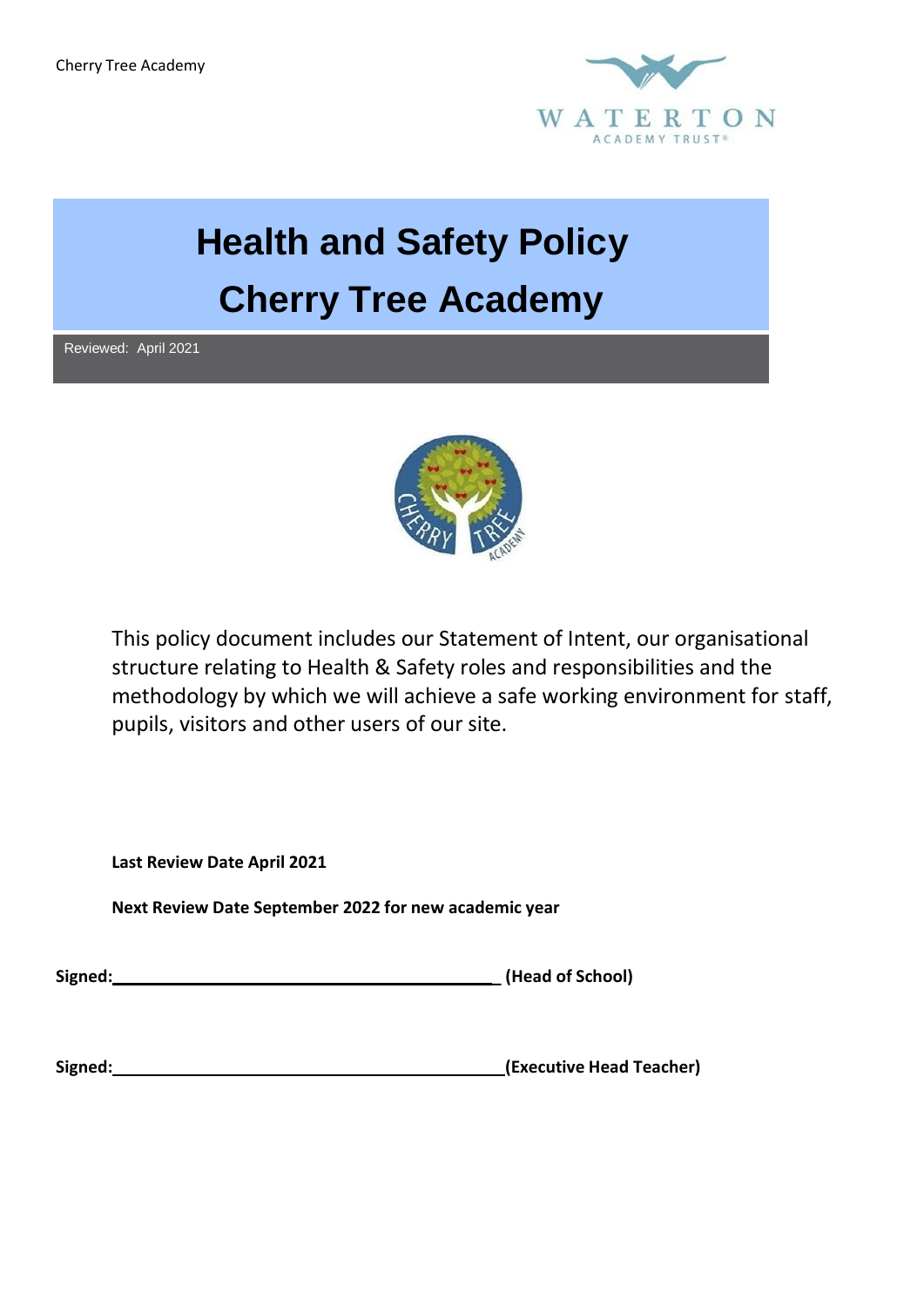This is the Health and Safety Policy of: Cherry Tree Academy

Address: Cobblers Lane, Pontefract, Wakefield. WF8 2HN

## **Policy Statement (of Intent)**

The Executive Head teacher, Head of School, IEB members and staff at our school are committed to providing a safe and healthy environment for all users of the school.

As a school, our educational priorities are to:-

- encourage all pupils to achieve their full academic and social potential;
- provide pupils with the skills and experience which will ensure that the widest possible range of choices are open to them in their future lives;
- provide a sense of community in which individuals feel safe, valued and are actively encouraged to value, respect and help others;
- create an atmosphere and environment in which pupils enjoy and take pride in their achievements.

Quite clearly these educational and social priorities can only be fully realised within a physical environment that is both a safe and healthy place to work. This in turn can only be brought about by the dedicated cooperation of all within our school. Health and safety at this school is an area where IEB members, the Head of School, staff, safety representatives and parents share common objectives. It is vital that we all understand each other's duties, functions and responsibilities as well as our own because it is only by the co-operation and teamwork of everyone involved that health and safety objectives in our school can be achieved.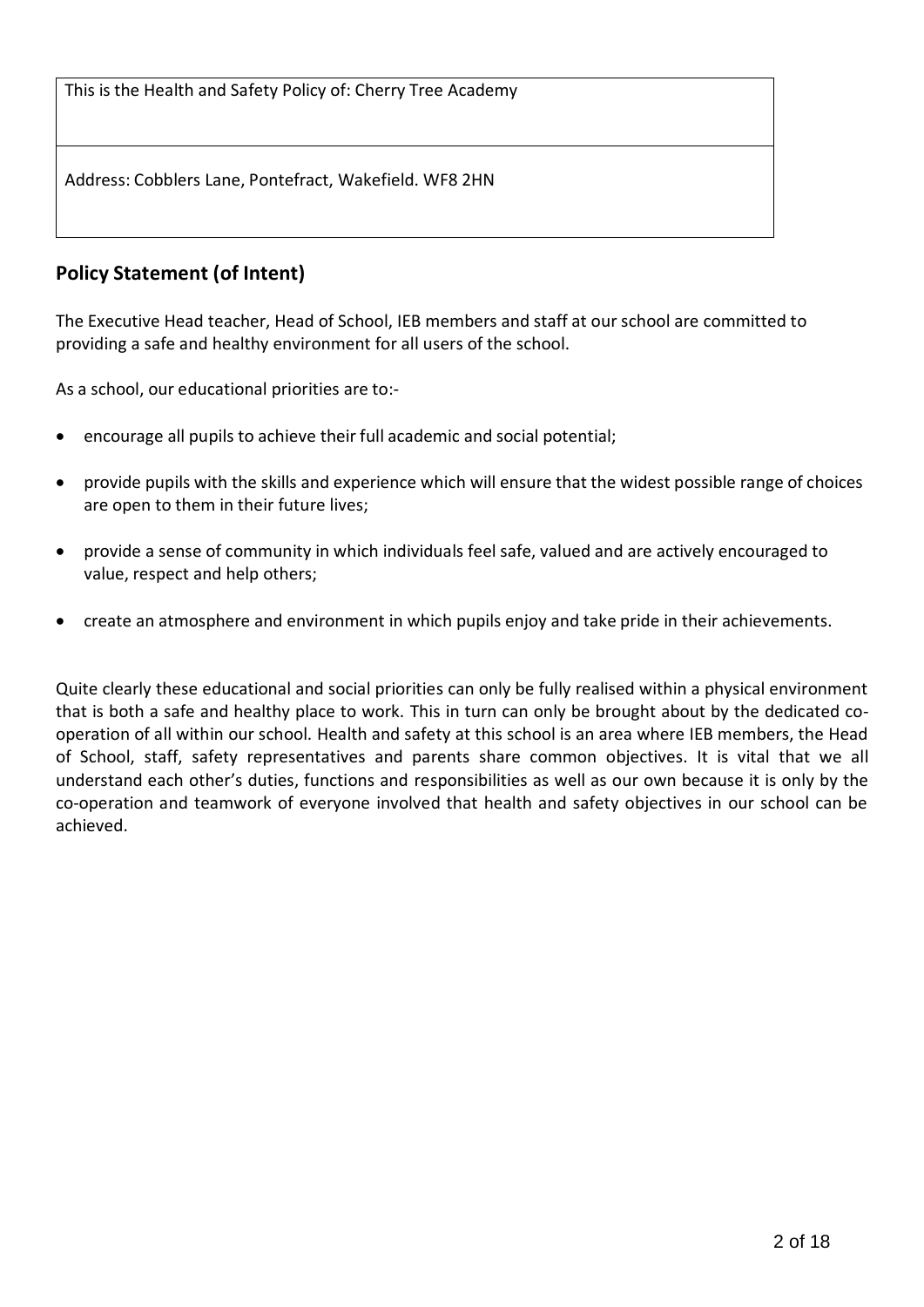## **Our Health & Safety Aims:**

 $\Gamma$ 

- To ensure that the school is considered as a safe and healthy place in which to work.
- To provide plant, equipment and systems of work that are safe and minimise the risk to health as far as reasonably practical
- To raise awareness among all users of the school as to their responsibility for managing the health & safety of themselves and others.
- To provide sufficient information, instruction, training and supervision to enable all employees to avoid hazards and contribute positively to their own health and safety at work
- To ensure the dissemination of all relevant information from relevant bodies and organisations to the correct user[s].
- To regularly monitor and review safety procedures throughout the school.
- To create, maintain and update a central repository of relevant health and safety information.

#### **This safety policy will be regularly reviewed and updated**

| Signed:                             |
|-------------------------------------|
| Head of School: James Grayston      |
| Date April 2021                     |
| Date for Next Review September 2021 |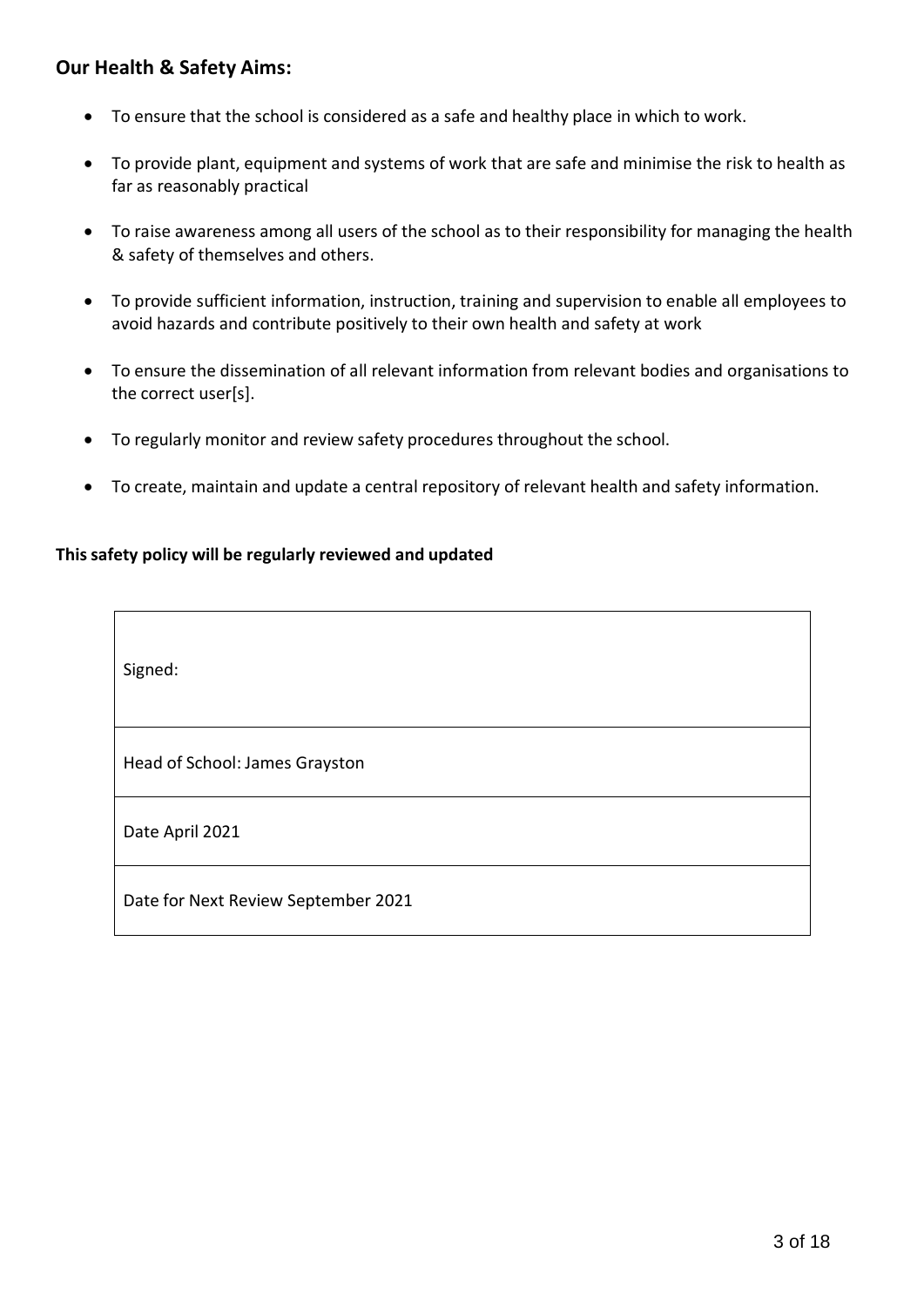## **Key Responsibilities**

1 Overall responsibility for the management of health and safety in the school is that of the duty holder who is:

James Grayston (Head of School)

2 Responsibility for the day to day health & safety in the following areas is that of:

## **Area of Work Compliance** Caretaker Robert Day

**Area of Work Reception**

Trudie Hayes, Senior Admin Officer

**Area of Work Educational Visits**

James Grayston – reviewed September 2021 when visits start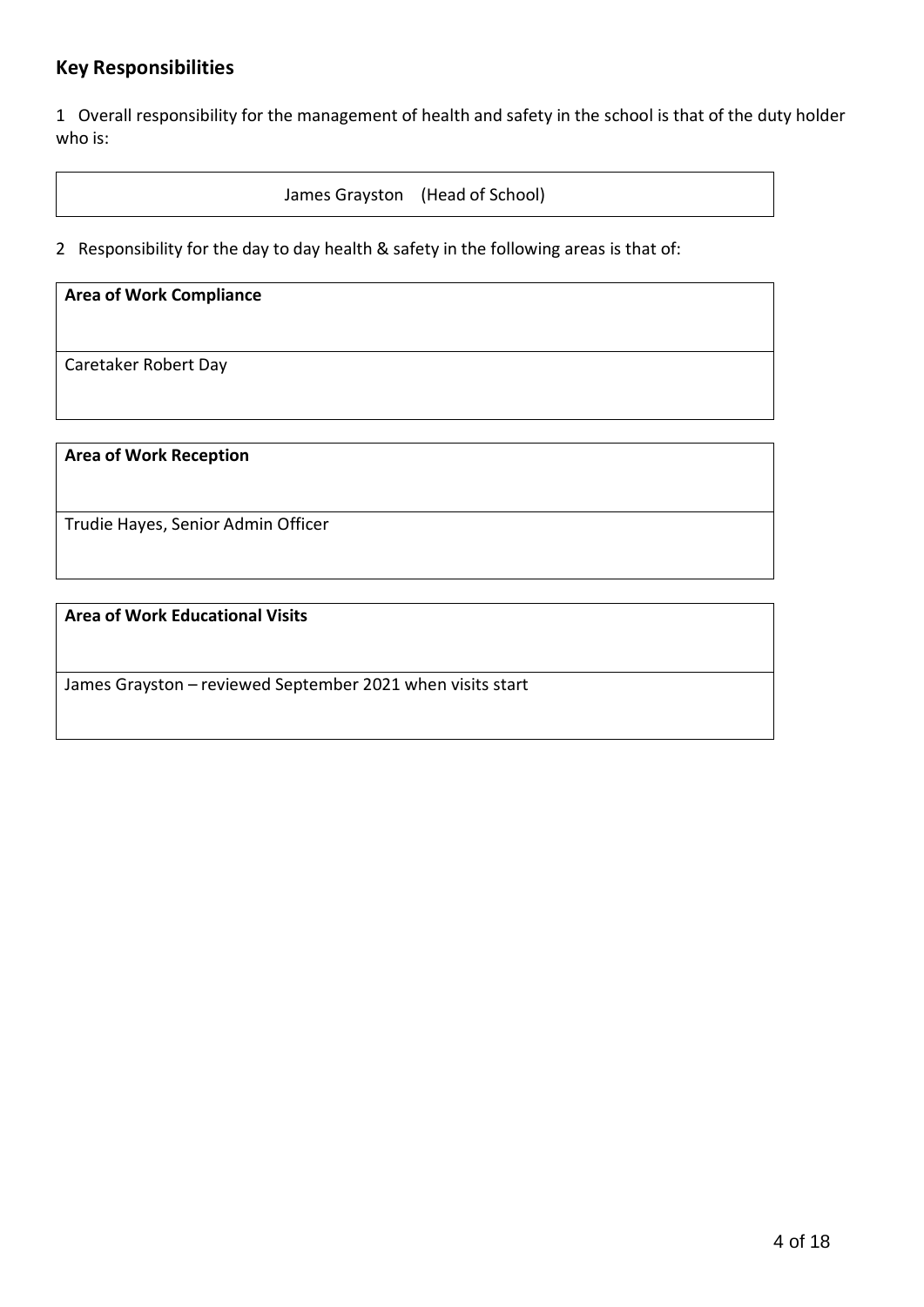## **General Responsibilities**

#### **The IEB Will:**

- Ensure that adequate funding is provided from the school budget to enable the school to be organised and run in a safe and healthy manner.
- Where funding for particular hazards is the responsibility of another party (e.g. the landlord), the governors, through the Head of School, will ensure the problem is highlighted and assess the hazard in order to render the problem area safe.
- Deal with any health and safety problems brought to them by the Head of School, staff or parents, through their termly meetings or any emergency meetings, which may be called due to unforeseen circumstances.
- Ensure that the School Health and Safety Policy is brought to the attention of all staff and is implemented in school.
- Help prepare and implement a "site-specific" health and safety policy
- Confirm compliance with statutory policies and procedures
- Ensure that appropriate risk assessments have been carried out
- Ensure that all members of staff receive appropriate training.
- Ensure adequate consultation takes place between managers and employees to allow everyone to contribute to safe working. This will be done in the following way: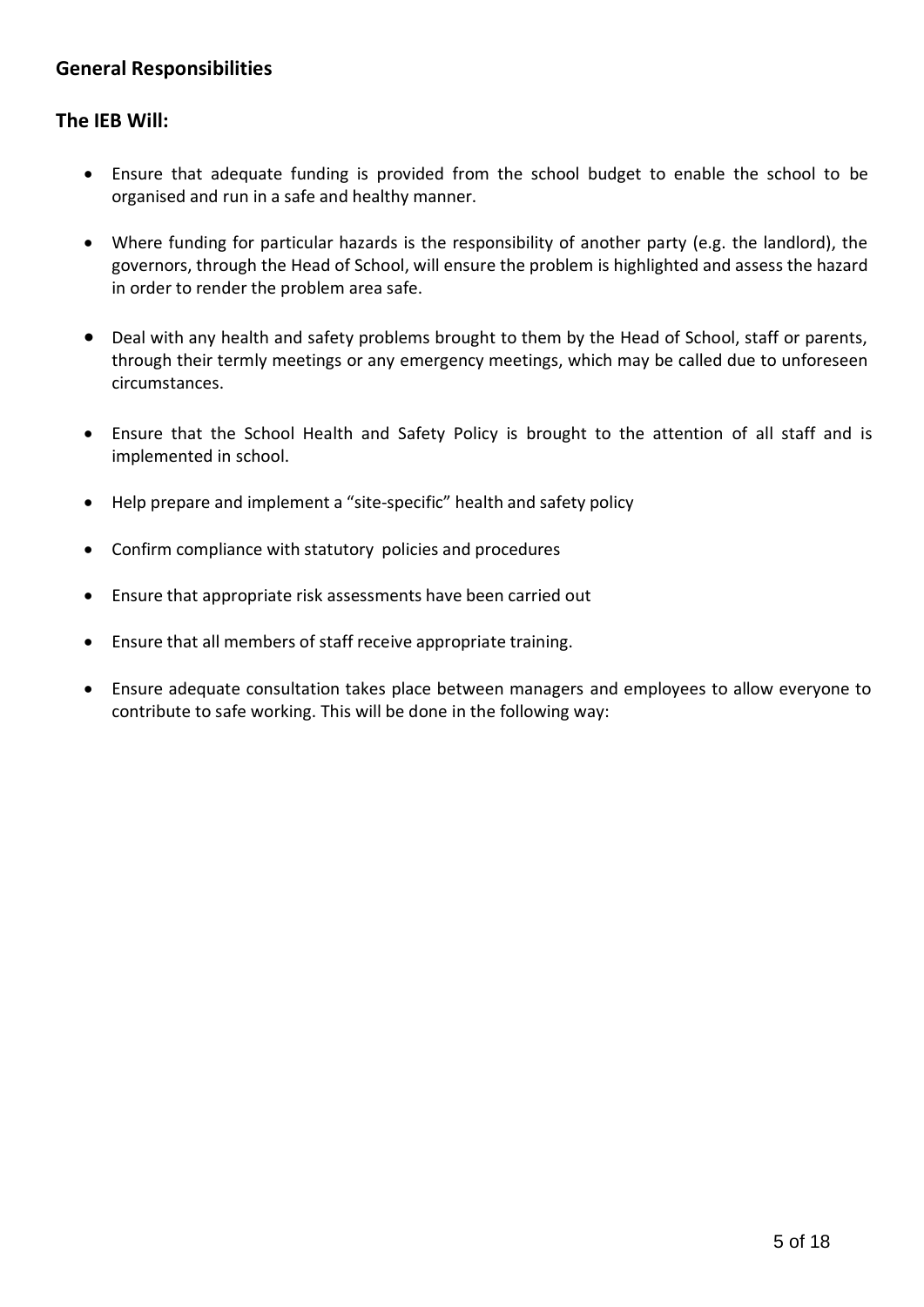## **The Head of School Will:**

- Ensure that health and safety is incorporated into the planning and organisation of all school functions.
- Ensure that adequate communication takes place between managers and employees to allow everyone to contribute to safe working. This consultation and communication will take place through:
	- Staff Meetings
	- Email Notifications
	- Updated Policies
	- Inductions
	- Trust H & S Briefings
- Carry out and or ensure that other appropriate staff (with delegated authority to) carry out suitable and sufficient assessments of hazards and risks within their areas of responsibility, to staff members, pupils and visitors/other users of the school. Ensuring the findings are recorded and acted upon in order to reduce risk.
- Attend health and safety training courses as appropriate.
- Ensure the provision of adequate training, instruction and supervision for all members of staff.
- Provide necessary information to staff members and their representatives on health and safety matters.
- Ensure that staff members who are delegated to carry out particular tasks are competent and fully aware of their roles and responsibilities.
- Investigate any accidents or near misses and bring these, along with any other health and safety problems, to the attention of the governors.
- Ensure adequate consultation takes place between managers and employees to allow everyone to contribute to safe working. This will be done in the following way
	- Staff Briefings
	- Risk Assessments
	- Premises Walks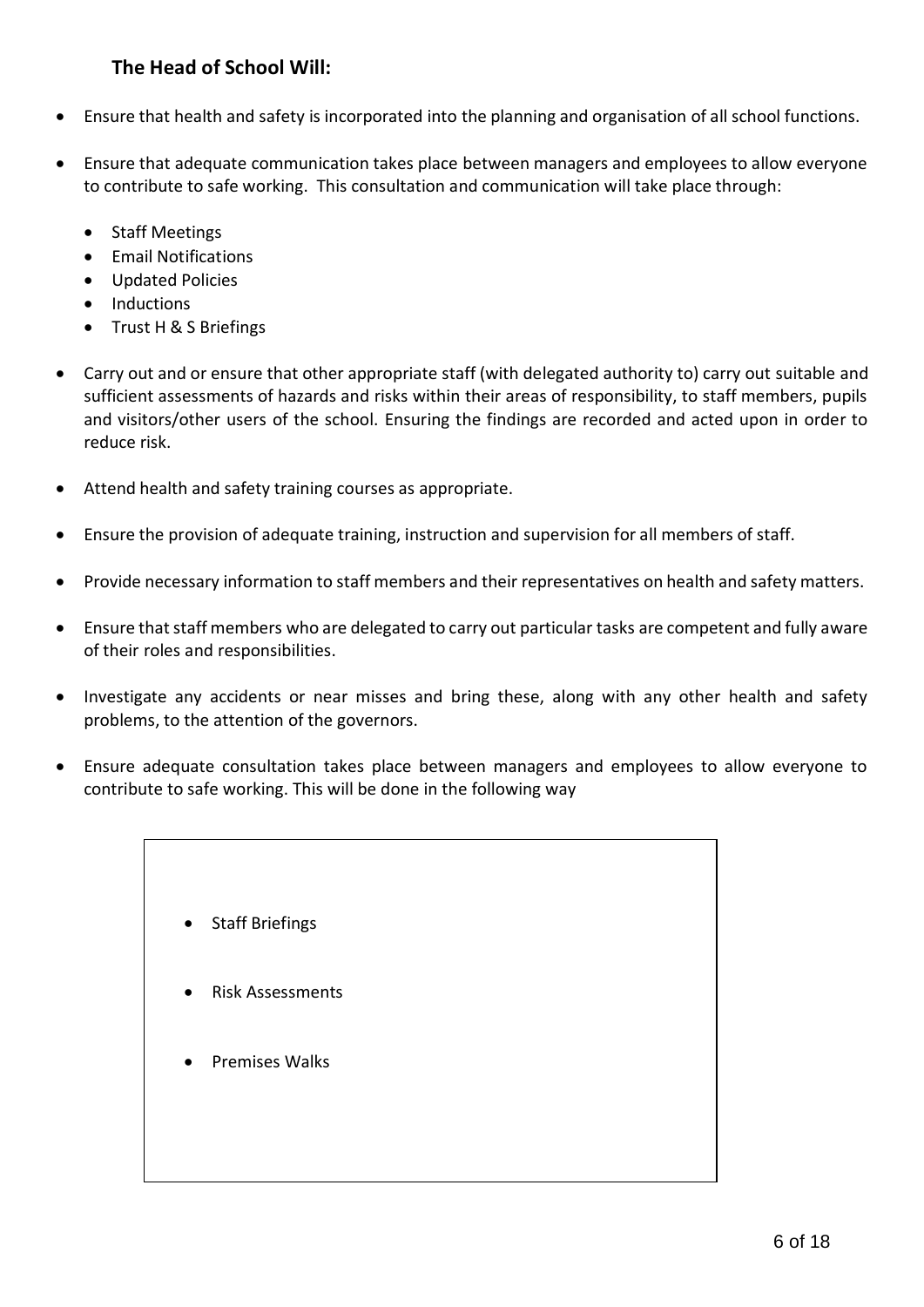## **All Staff & Authorised Volunteers Will:**

- Ensure that they are fully aware of their roles and responsibilities, co-operate with the schools policies, procedures and risk assessments and follow any information, instructions or guidance documents made available to them.
- Ensure that safe working practices are adopted at all times and comply with the findings/other outcomes of risk assessments, whether in school, as part of extended provision and or on educational visits.
- Attend health and safety training courses/events as appropriate.
- Undertake suitable and sufficient risk assessments within their areas of responsibility/ for activities to be undertaken as directed by the head teacher
- Bring to the attention of the Head of School any accidents, near misses, dangerous equipment, defects or situations which may occur whilst in school or on educational visits.
- Report to the Head of School any problems that they feel they cannot deal with themselves.
- Have the responsibility to do what they can to take care of themselves, their colleagues, pupils and visitors. In particular employees should co-operate with their managers.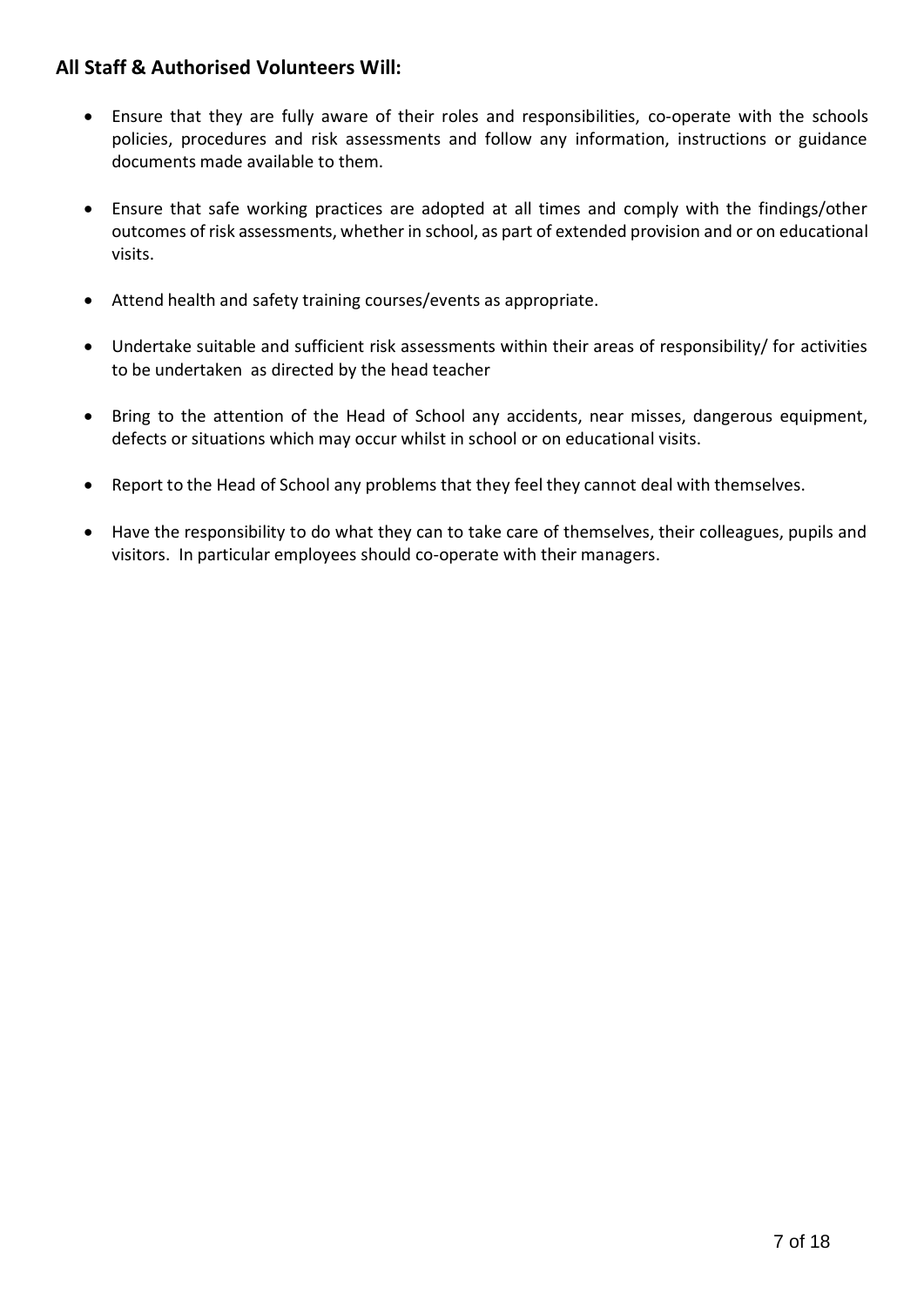## **Risk Assessment**

Our school acknowledges that risk assessments are a legal requirement mainly under the **Management of Health and Safety at Work Regulations 1999,** although most health and safety legislation requires a risk assessment approach.

We will record our risk assessments, in part this will be through using curriculum lesson planning/schemes of work documentation, as well as by using generic risk assessment templates from the Trusts' Competent person – J Gallaghers. These will be adapted to our school's specific requirements. In addition we will also undertake activity, person or situation specific risk assessments and where appropriate document Safe Systems of Working (SSOW) as and when required this will be led by the Estates Manager. We will ensure that risk assessments are easily accessible to those who require them and that risk assessments are reviewed periodically (depending on the significance of the risks involved), following an accident, on the introduction of any new process/equipment/substance or other significant change in circumstances.

#### **All Educational visits undertaken by our school will also be subject to a written risk assessment.**

Shown below are the name(s) of the staff assisting with the assessment process, details of when this will take place and the location of risk assessments undertaken.

The following people assist with the risk assessment process for their individual area of work:

| Name: James Grayston - Head of School               |
|-----------------------------------------------------|
| Area(s) of Work $-$ Full Site                       |
| Location of RA's: Office                            |
| Name: Robert Day - Caretaker                        |
| Area(s) of Work $-$ premises and cleaning           |
| Location of RA's: Caretaker office and main office. |
| Name Alex Vignes (Robert Hunter)                    |
| Area(s) of Work Educational Visits                  |
| Location of RA's EVOLVE                             |

*It is the Head of School's responsibility (as duty holder) to ensure that risk assessments are carried out. However the Head of School may request the assistance of competent staff in carrying out risk assessments across various curriculum and non curriculum areas of activity within the school.*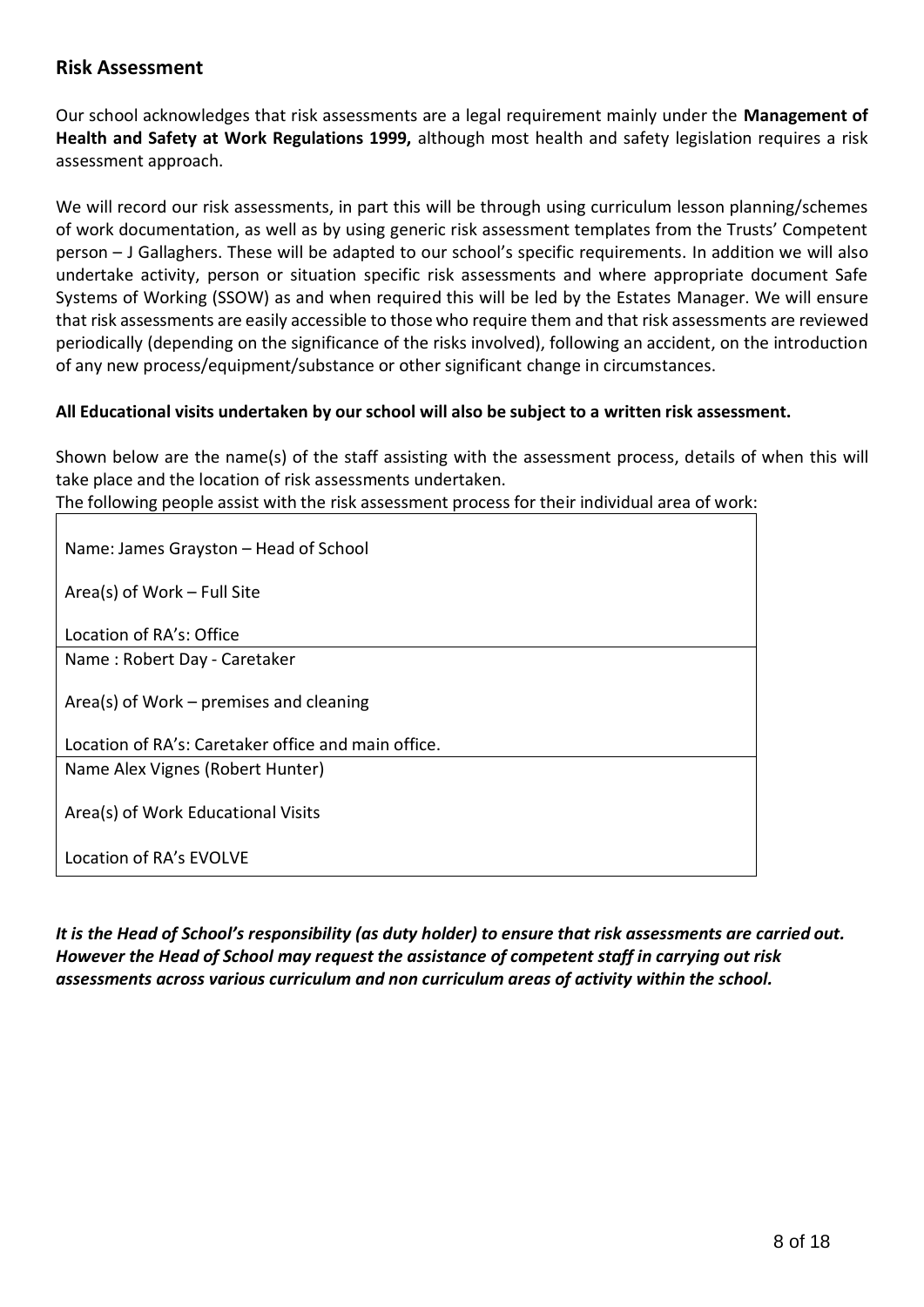## **KEY AREAS OF HEALTH & SAFETY MANAGEMENT**

#### **Fire**

An outbreak of fire in a school can be extremely serious. Under the **Regulatory Reform (Fire Safety) Order 2005**, there is a legal requirement for each building to have an up to date fire risk assessment. This will identify all sources of heat with the potential to cause fire along with considerations relating to the use and storage of combustible materials.

**The Waterton Trust** is responsible for ensuring that **a suitable and sufficient Fire Risk Assessment has been carried out,** that the findings have been appropriately communicated and that any significant hazards identified have been addressed, in addition that there is a process in place for reviewing/updating this on a regular basis.

Fire drills in our school are carried out **once per term** and are recorded in the School Office.

**The Head of School** is responsible for ensuring that fire drills are carried out, and that the findings are recorded and acted upon.

We will also record the following in our fire precautions log book; fire alarm and emergency lighting maintenance, fire extinguisher maintenance and Fire Officers visits.

**The Caretaker** is responsible for ensuring that the Fire Checks are up to date via Every.

The Fire Checks and a copy of our Fire Risk Assessment is kept **on Every**

In addition we will ensure that when the school requires painting, only paints providing a flame retardant surface will be used in high risk areas, this will include assembly halls, drama/stage areas, means of escape routes, staircases, and any other areas where there is an added fire risk.

We will monitor on an ongoing basis our use and storage of combustible materials (liquids, solids or gases) to ensure they do not come into contact with sources of heat.

We will ensure that internal fire doors (that are not fitted with automatic volumetric closing devices) are kept closed to stop fire spreading. Fire doors will be regularly checked to ensure both the door and any closing devices operate correctly.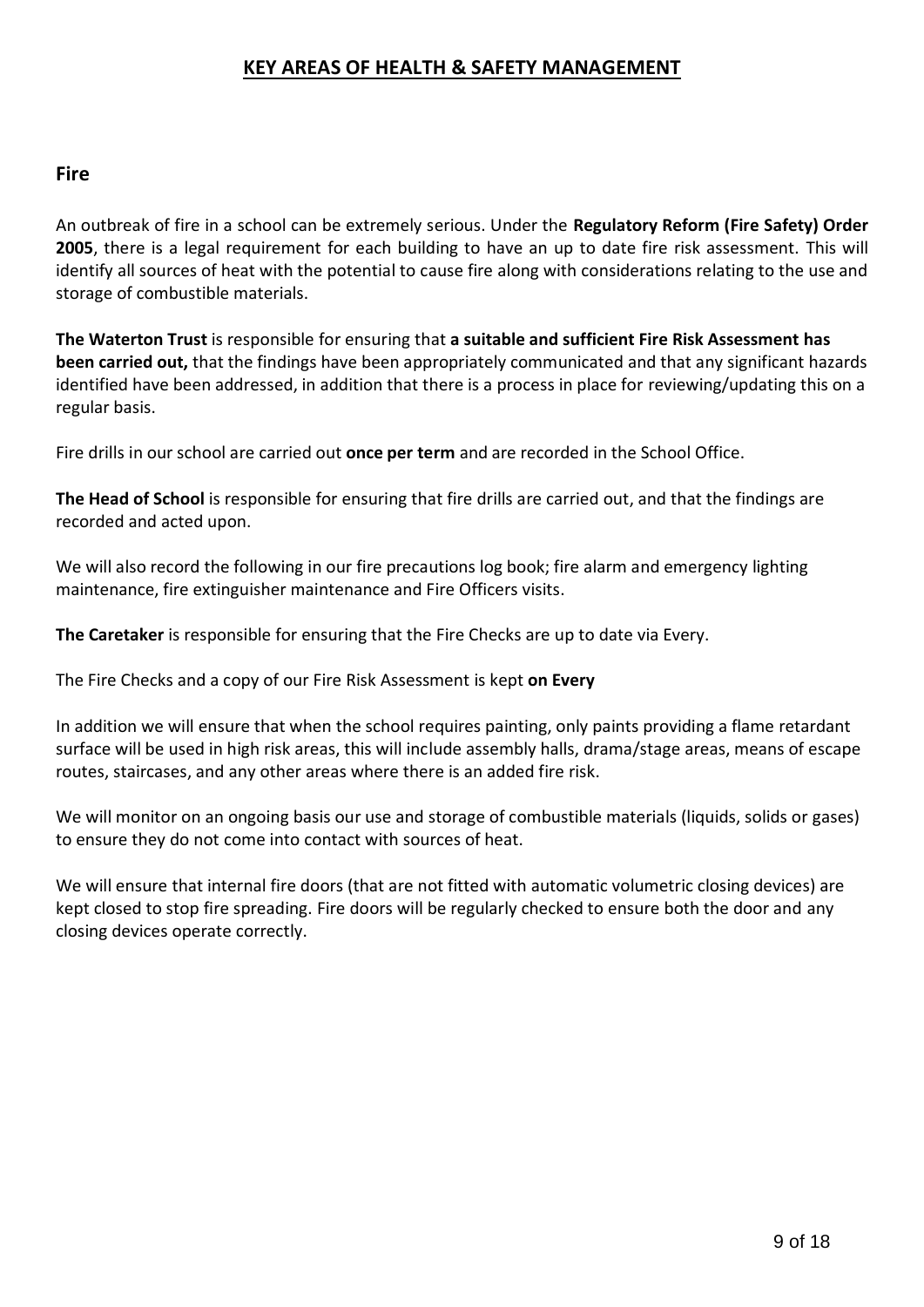## **Permission to Work**

The school operates a Permission to Work permit process.

#### **None and Intrusive Work**

.

Our permission to work process must be followed for any work that is intrusive to the structure of the building. All work is by prior arrangement by competent contractors

The Estates Manager, David Gittins is responsible for ensuring that the process is implemented in accordance via vetting the specific contractor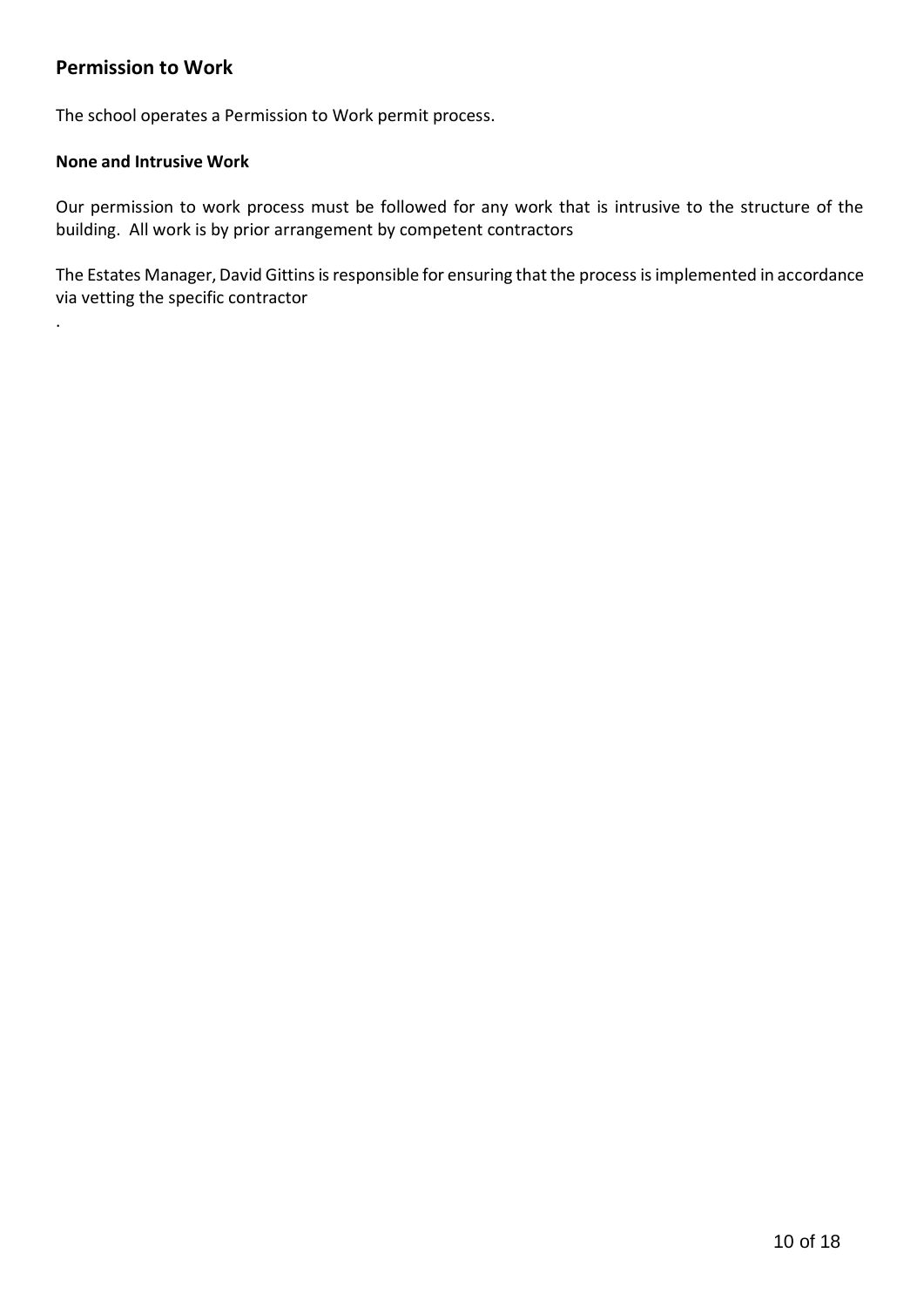## **Legionella Risk Management**

Our school acknowledges that Legionnaires' disease is a type of pneumonia. It is an uncommon but serious disease. Legionnaires' disease does not spread from person to person. The germ which causes legionnaires' disease is a bacterium called Legionella pneumophila. People catch legionnaires' disease by inhaling small droplets of water suspended in the air which contain the Legionella bacterium. However, most people who are exposed to Legionella do not become ill.

Outbreaks occur from purpose-built water systems where temperatures are warm enough to encourage growth of the bacteria, e.g. in cooling towers, evaporative condensers and whirlpool spas (trade name Jacuzzi) and from water used for domestic purposes in buildings such as hotels and schools.

#### **A Legionella Survey has been carried out at our school.**

The Legionella Survey Report is located **on Every**

A Legionella Maintenance Program to prevent the occurrence of legionella bacteria is in place in our school, the Legionella Maintenance Program is located within the Log Book which accompanies the Legionella Survey Report. Additional information on Legionella is also contained within our school property & facilities manual.

**The Trust** is responsible for ensuring

- that the recommendations of the report are carried out.
- that appropriate members of staff are trained to understand the reports and carry out or arrange for work required in the maintenance program.

**The Trust** is responsible for ensuring that a competent person reviews the information in the Legionella Survey Report at least every 12 months or when changes occur to any systems affected.

**The Trust** is responsible ensuring the activities in the maintenance program are up to date and carried out on time.

Redbrick Contracts are responsible for carrying out or arranging the maintenance program and documenting the activities in the Every portal which accompanies the Legionella Survey Report.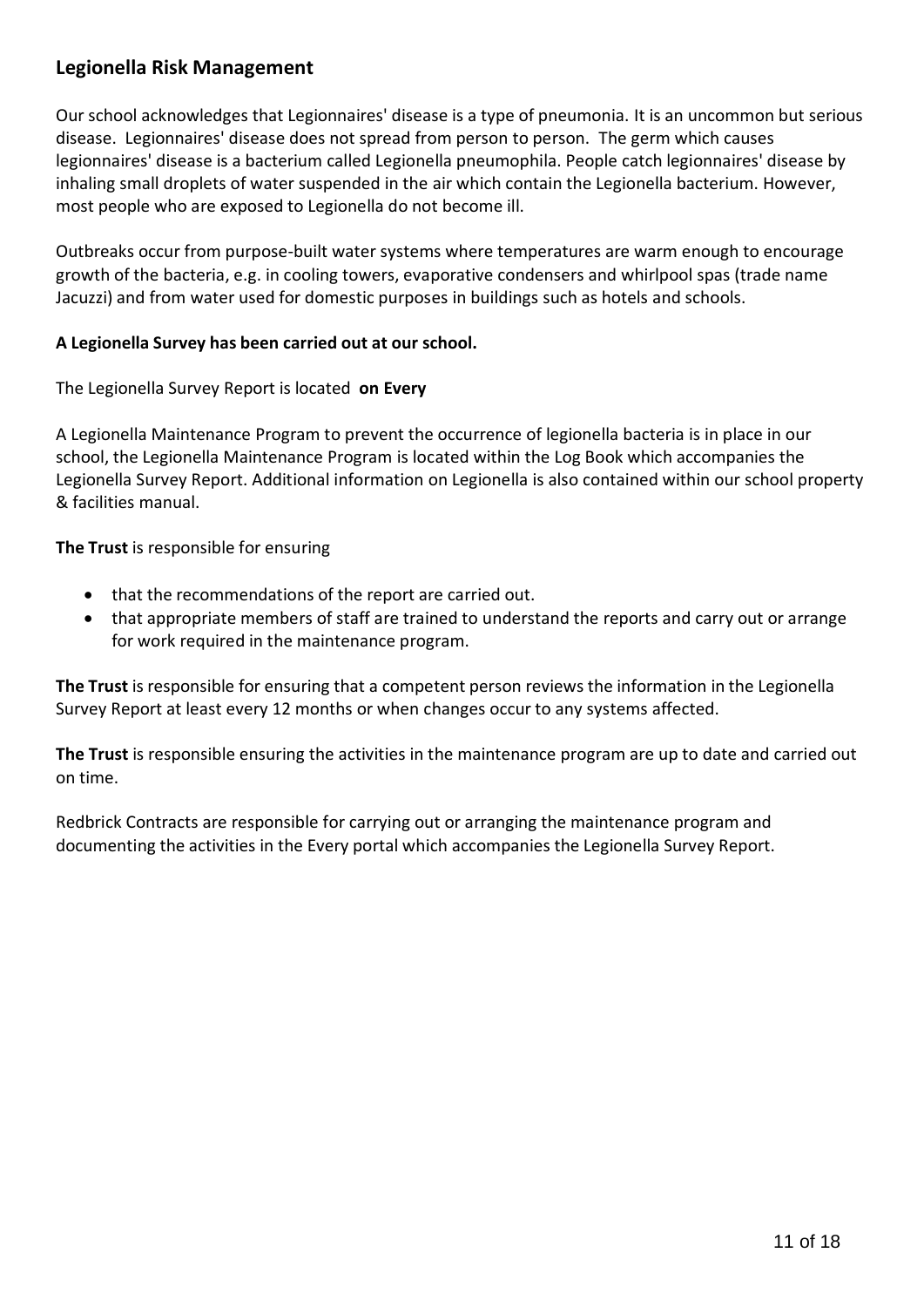## **Accidents**

Even in a safety conscious school, accidents may still occur. This is how we deal with them in our school.

All accidents to our staff or pupils will be recorded and investigated, as appropriate to find out what happened and how any similar incident can be avoided.

**The Head of School via the Trust** will ensure that accidents are investigated and that major accidents, which are reportable to the Health and Safety Executive, are reported as appropriate to the HSE, your insurer and where appropriate to the Schools Health & Safety Consultant, our health & safety consultant will, where appropriate, provide advice and or investigate significant accidents on our behalf.

**All staff** have a responsibility to report and record accidents in line with our school's policies and procedures

**The Head of School** will ensure staff are aware of the requirement and the location of accident report records. Our accident book/forms are kept in **The main office.**

**Vikki Collins, the Chief Operations Officer** will review any accident reports to identify any patterns or trends. In addition referring relevant reports to the head of school/other senior manager to decide if and how investigations should be undertaken in line with school policy.

**Vikki Collins, the Chief Operations Officer** will carry out any accident investigations to see what lessons can be learnt and how similar incidents can be avoided. Risk assessments will also be reviewed in light of any lessons learnt.

**All accident forms once completed are loaded to the every portal for the attention of V Collins**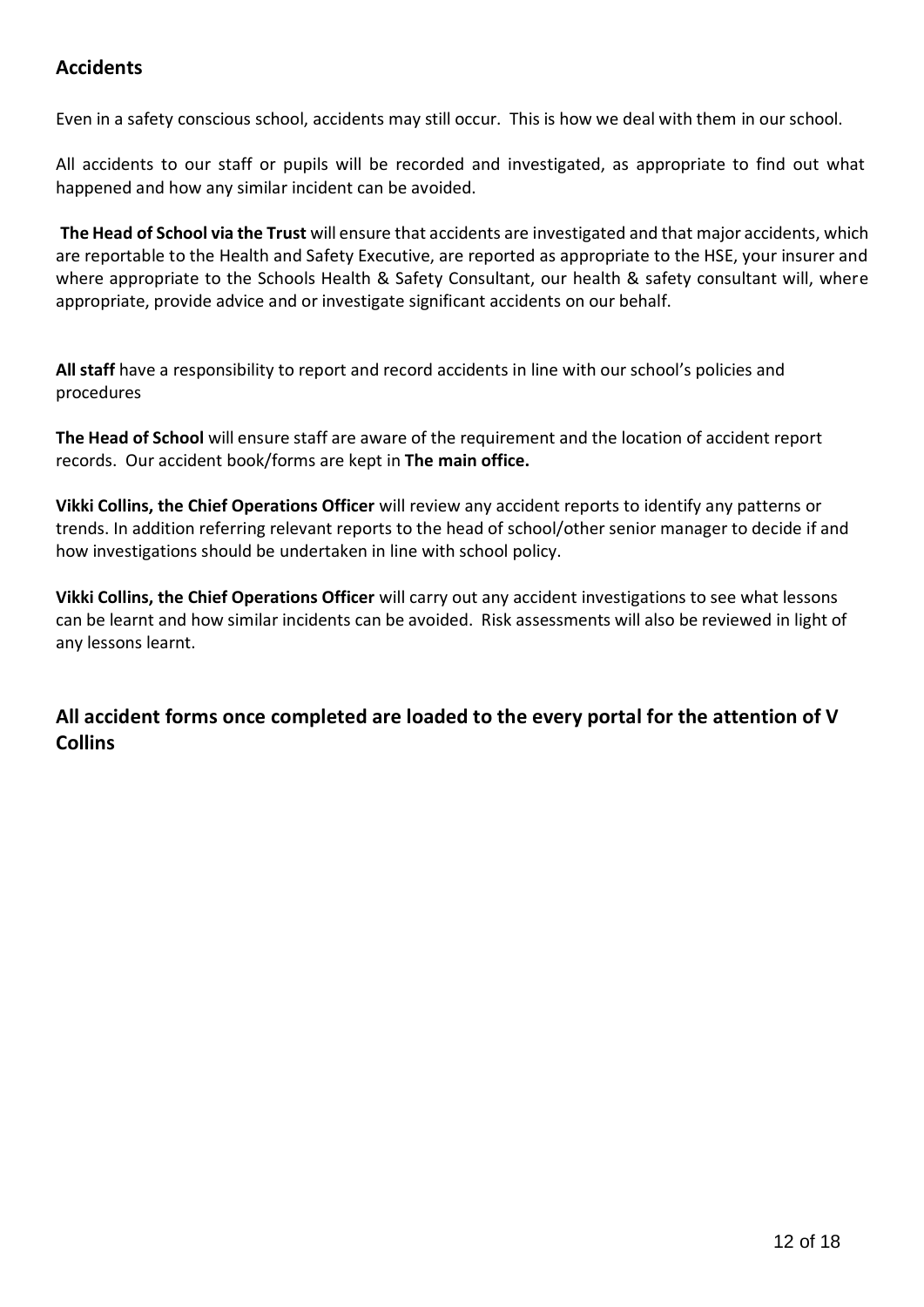Our school recognises that under the **First Aid at Work Regulations 1981**, employers have to ensure that there are adequate and appropriate equipment and facilities for providing first aid in the workplace. This should include arrangements for first aid based on a risk assessment of the school.

The following people hold a relevant first aid qualification. This information should be reproduced and displayed in prominent locations around school (e.g. school office, staff room, first aid room, staff handbook etc)

| <b>Name</b>                             | <b>Usual Location on Site</b>        |
|-----------------------------------------|--------------------------------------|
| Nicole Wilkinson (Paediatric first aid) | <b>EYFS</b>                          |
| Ann Hutchinson (Paediatric first aid)   | Office                               |
| Andrea May (Paediatric first aid)       | <b>EYFS</b>                          |
| Trudie Hayes                            | Office                               |
| Robert Day                              | Caretaker - around site              |
| Gaynor Lyndsay                          | Lunchtime supervisor $-$ around site |
| <b>Susan Willis</b>                     | Lower KS2 phase and lunchtime        |
| Susan Smith                             | KS1                                  |
| Rose O Hara                             | KS <sub>2</sub>                      |

**The Senior Admin Officer** keeps records of qualifications on site and there is a procedure in place for revalidating first aid certificates before they expire. These records are kept **the main office**

**The School Caretaker** is responsible for ensuring that the First Aid boxes, located around the premises, are restocked.

Our school has given consideration to the level and type of first aid provision that is required both within school and also on off-site activities, this forms part of our first aid risk assessment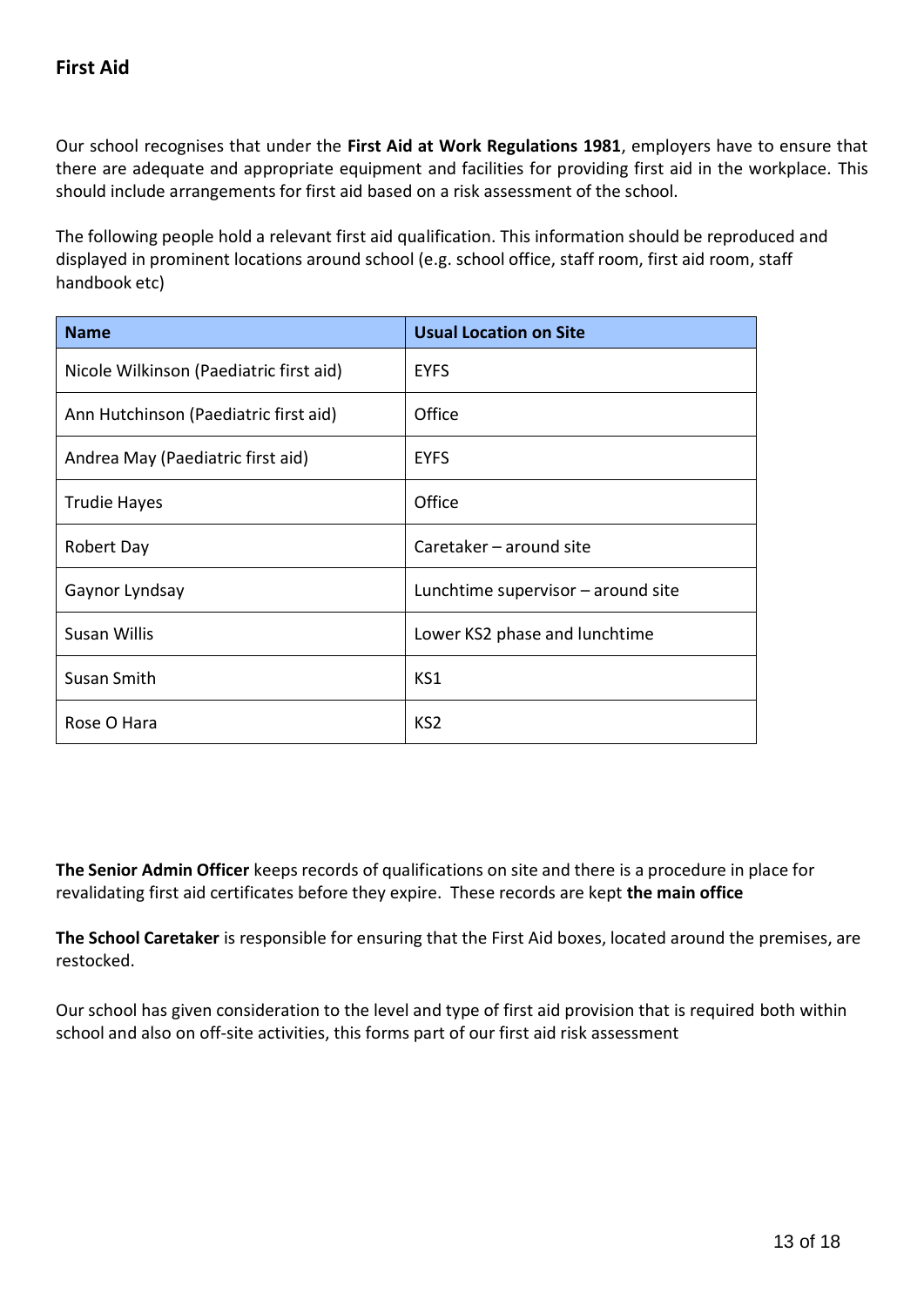## **Electricity**

Our school acknowledges that electricity has the potential to cause serious harm, or even death and is treated as a priority with regard to maintenance and repair work. The **Electricity at Work Regulations 1989** requires that all electrical systems and appliances are periodically inspected and maintained. Maintenance and repair of electrical equipment is the responsibility of the school.

Fixed installations i.e. sockets, light fittings and general wiring throughout the school will be tested at least **every five years** by a competent electrician.

Portable electrical equipment will be inspected, tested and maintained in accordance with current Health & Safety Executive and the Institute of Electrical Engineers Guidance, further information is available in Risk Advice Note RAN12.

**Where personal electrical equipment brought in by staff is permitted by their senior manager it will be classed as school equipment and should not be used until it has been PAT tested.**

**The Estates Manager** is responsible for arranging the testing and maintenance of portable electrical appliances in school (including that brought in from home by staff).

The test certificates and recommendation documentation is kept on **the Every Portal**

The fixed electrical installation testing in our school is undertaken by: **Redbrick Contracts** and the portable appliance testing (PAT) are undertaken by **Redbrick Contracts** all documentation to confirm these tests have been undertaken is retained.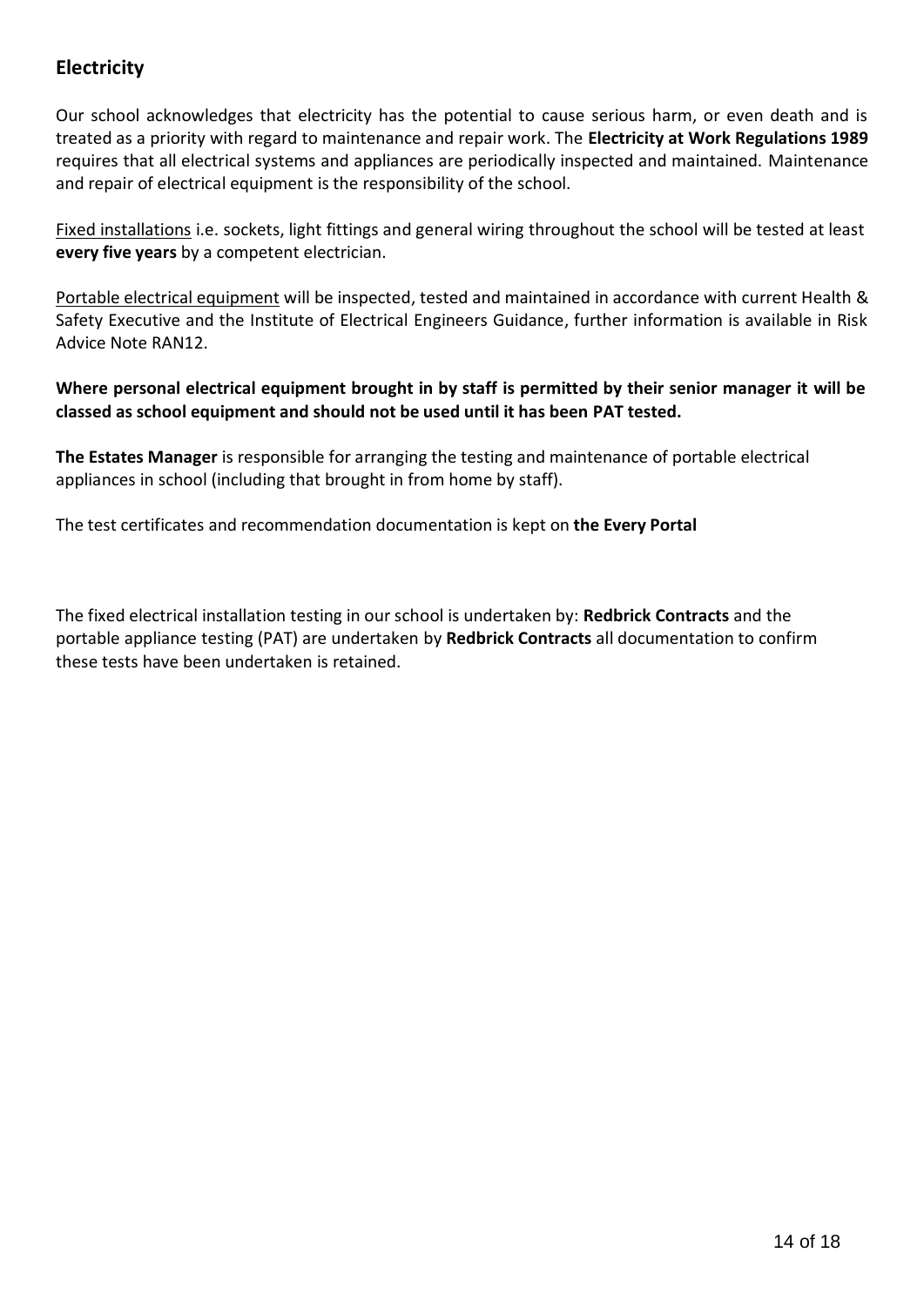## **Gas**

Under the **Gas (Installation and Use) Regulations 1994**, there is a requirement for all gas appliances (central heating boilers, gas water heaters etc) to be checked, serviced and maintained by a competent (Gas Safe Register formally CORGI registered) Contractor on an annual basis.

**Redbrick Contracts** is responsible for arranging the testing and maintenance the gas appliances.

Gas servicing certificates and recommendation documentation is kept **on the Every Portal**

Gas appliance inspection and testing in our school is undertaken by: **Redbrick Contracts** all documentation to confirm these tests have been undertaken is retained.

In case of heating failure or breakdown, there may be a need to bring in supplementary heating to ensure an appropriate working temperature is maintained (usually Calor gas heaters). Appropriate risk assessments and safe operation procedures will be implemented in such instances. Should the need for emergency support arise – this will be coordinated by the Estate Manager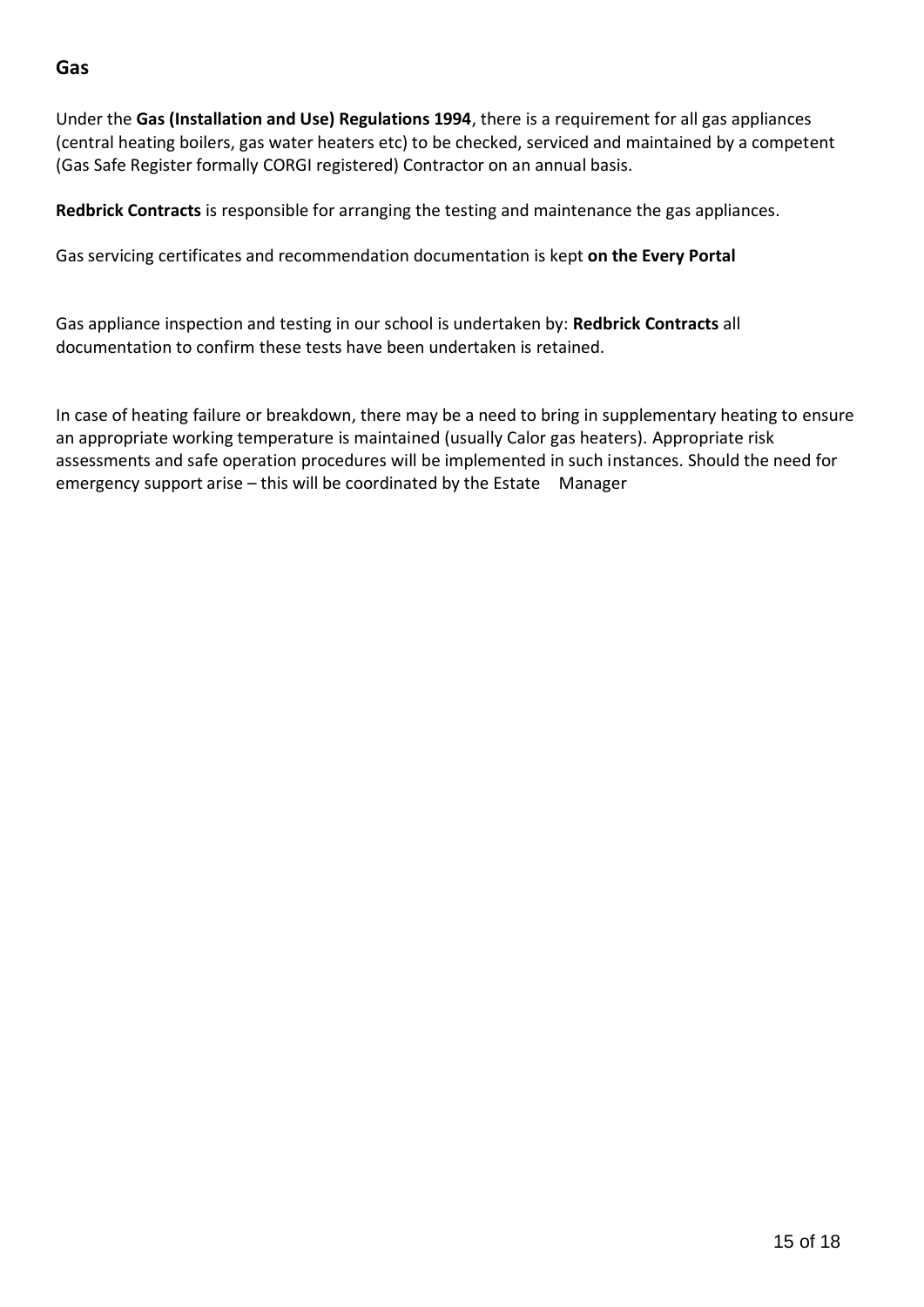### **Substances**

Our school recognises that the **Control of Substances Hazardous to Health Regulations 2002 (COSHH)** requires an assessment to be made of the work processes that involve the use of substances that are hazardous to health. The COSHH regulations do not solely apply to cleaning products. Consideration will also be given to cleaning, decoration, maintenance works, janitorial supplies, science, design and technology, art and other relevant curriculum substances.

#### **Our school has an inventory on site of all hazardous substances copy on the every portal**

The **Head of School** is responsible for ensuring that appropriate staff are informed and suitably trained regarding hazardous substances. In addition **relevant teachers** will brief pupils where appropriate.

**The Caretaker** is responsible for keeping the inventories up to date.

Data sheets are available on site for all hazardous substances that are being used, these are kept in locations where hazardous substances are stored. Additionally separate risk assessments are carried out for the work processes which involve hazardous substances.

**The Caretaker** is responsible for ensuring that data sheets are available to staff on site and that appropriate assessments have been carried out.

| <b>Inventory Location</b> | <b>Type of Inventory</b>          |
|---------------------------|-----------------------------------|
| The main office           | <b>Cleaning &amp; Janitorial</b>  |
| The main office           | <b>Premises &amp; Maintenance</b> |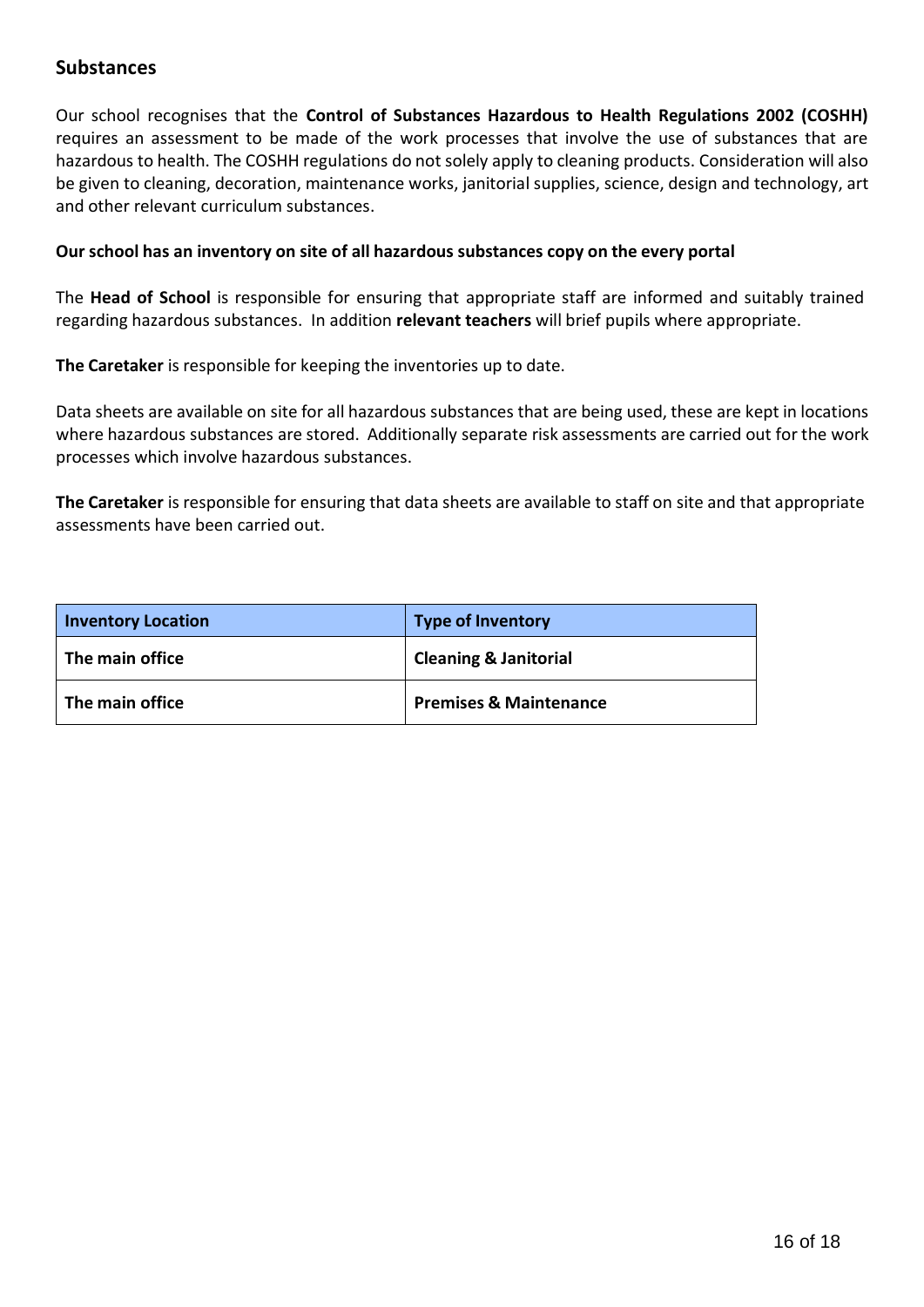## **Site Safety and Security**

Our school takes the safety and security of staff, pupils and visitors seriously. **A secure perimeter fence and suitably robust and lockable gates secures our site**

Any issues regarding damage or access to the site should be reported to **Estates via Every**

The Head of school, Estates team and caretaker are responsible for ensuring that regular documented inspections of the internal and external areas of the site are carried out.

Our site is also protected by a monitored intruder alarm system

All visitors to our site enter into a secure visitor lobby and are required to sign the visitors' register and wear an identity badge whilst on site. Visitors are not left unaccompanied.

**Redbrick Contracts** is responsible for the maintenance and running of the security intruder alarm system.

#### **\*\*In cases of emergencies outside normal hours the following people can be contacted.**

| <b>Name</b>                                          |
|------------------------------------------------------|
| Key Holder (Site Staff – Robert Day, James Grayston) |
| Key Holder (other $-$ trust premises team)           |

#### **Covid 19 Risk Management**

This H & S Policy is reflective of the Government and HSE Guidance in relation to the management of COVID 19. Our school holds and shares with all stakeholders the following documents:-

- Risk Assessment for Phased return of Pupils in relation to COVID 19
- Operational Guidance Checklist in relation to COVID 19
- Risk Assessment for the Site Cleaning in relation to COVID 19. (\*inclusive of supporting information. COSHH/ Cleaning Checklists
- Amended site procedures are in place
- Visitor Guidance

**The Head teacher is responsible for ensuring all the above areas relating to COVID 19 have been communicated to staff**